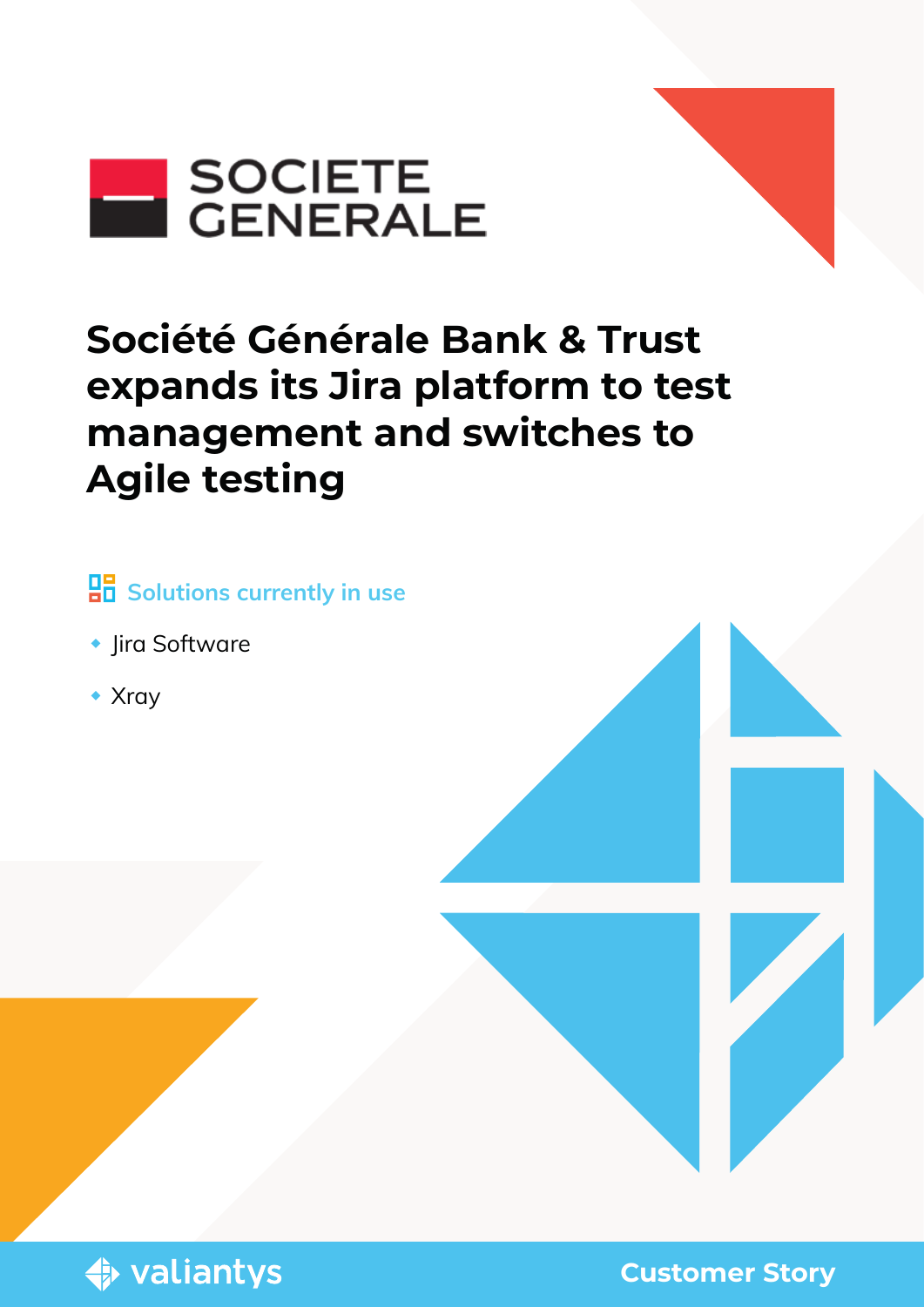### **Société Générale Bank & Trust, an international multi-business bank**

Société Générale Bank & Trust (Luxembourg) is a wholly owned subsidiary of the Société Générale Group. Founded in 1893, it is the oldest foreign banking establishment in the Grand Duchy. Since its inception, the bank has supported the development of Luxembourg's industries, and has thus contributed to the emergence of the financial center. With this experience, it has developed all the skills of a multi-business bank, offering business services to institutional investors (Securities Services) and wealthy clients (Private Banking) with the support of an active wealth management center. The bank's clients also benefit from the expertise of the Société Générale Group, one of Europe's leading financial services groups.

#### $66$

Choosing Jira was the logical next step for us! Why choose another test management tool when we had already invested in Jira? We could therefore benefit from native integration.

**Alexis Bréhinier** | Testing Automation Coach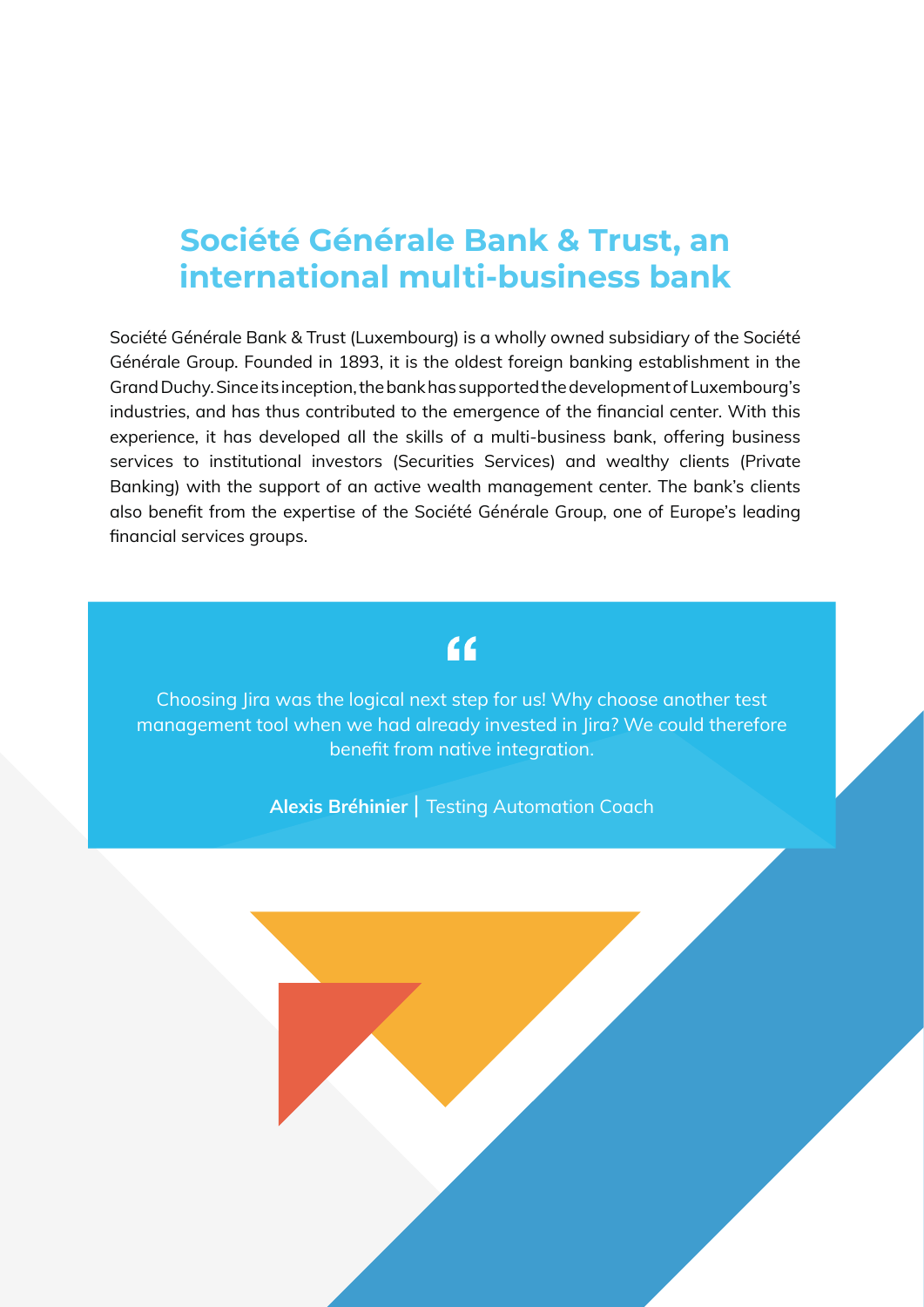

#### **Integrating testing and development activities**

As part of Société Générale's Global Testing Methodology (GTM), the bank's development teams in Luxembourg have now been using lira Software to plan and manage their activities for two years. Using the Atlassian tool, 200 employees were supported through the Agile transformation. They left behind the V-model of development and improved their reactivity and capacity to adapt. The Agile coaches were trained by a Valiantys consultant. This training allowed all users to correctly assimilate the methods. Today, development teams have moved to Agile evolution for large-scale projects (Agile at scale). These teams are also in the process of transitioning to DevOps. Always aiming for greater customer satisfaction.

At Société Générale in Luxembourg, software testing activities are spread across the various developer teams. Testing is a role and not a function. «Testing is everyone's business,» confirms Alexis Bréhinier, expert testing automation coach. Previously, software testing was managed heterogeneously according to team. Many of the contributors used the Micro Focus® Quality Center reference tool, while others referenced their different tests using Excel files.

As activities grew and projects became more complex, this manual solution was no longer sufficient for Excel users. In addition, once Jira had been deployed to manage Agile development, the teams using Quality Center were limited in their ability to measure the coverage of each test requirement due to the lack of integration with Jira. The high cost of Quality Center was a further argument for changing test management tools.

Jira's flexibility has enabled Société Générale's users in Luxembourg to easily apply their Global Testing Methodology, based on the risks. Being able to customize fields and manage priorities in Jira/Xray was an asset.

The various Xray reports also make it possible to monitor proper implementation of testing strategies, which is an essential factor and a mandatory deliverable for the GTM.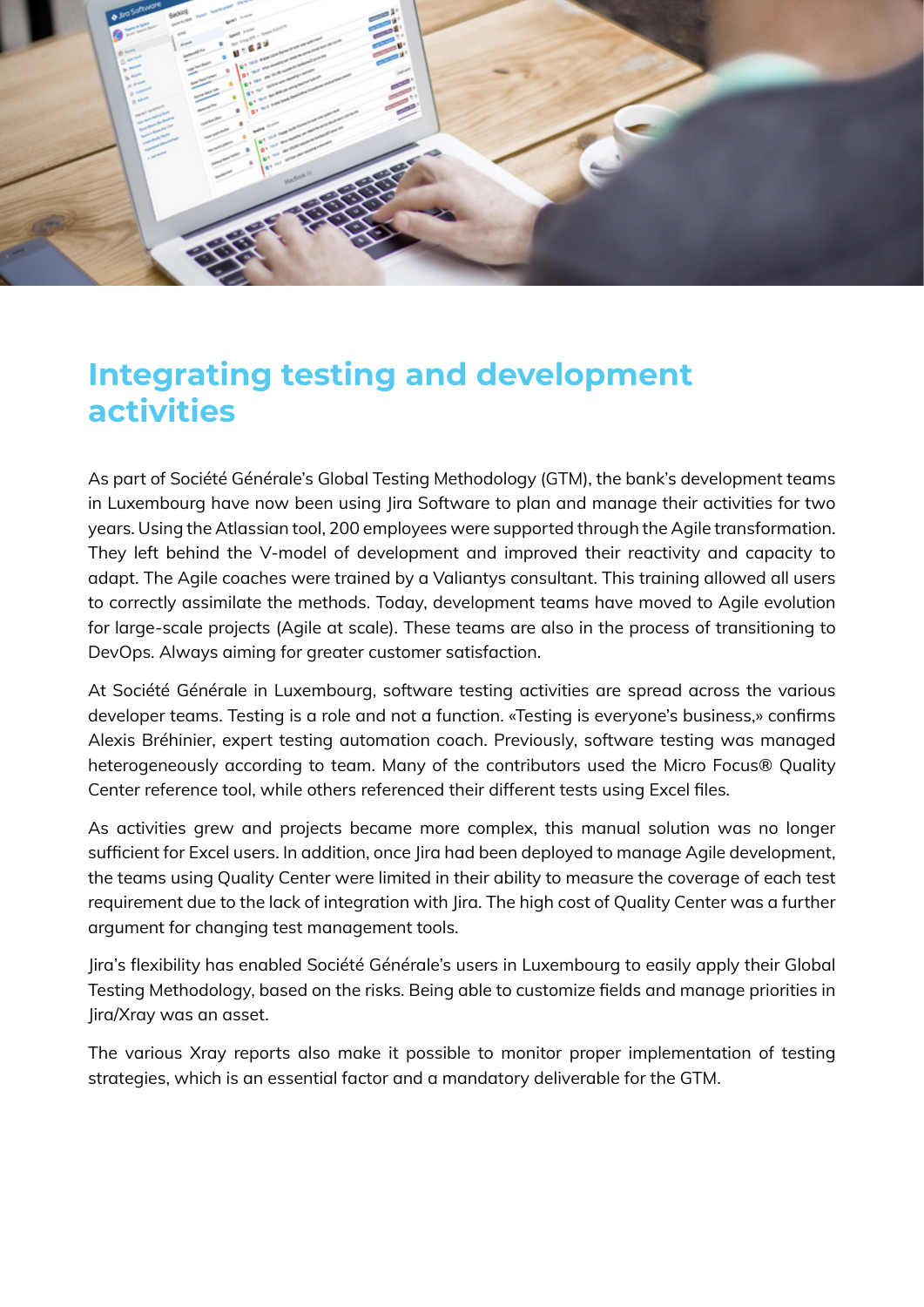## **A unique platform with complete traceability**

With the addition of the Xray app to the Jira platform, user stories, tests, and anomalies are simply and seamlessly integrated. *''It was the logical next step for us! Why choose another test management tool when we had already invested in Jira? That way, we were able to benefit from native integration,'*' says Alexis.

The points of contact for Testing and Tools chose to promote Jira/Xray within the different teams as the optimal solution for all new projects. There was no migration from Quality Center to Jira; the former was abandoned gradually. And after 1 year of production, there are now nearly 11 new test projects on the Jira platform and 1,877 Xray tickets. These are both functional tests and regression tests.

The change was managed with relative ease because the developers were already Jira experts. The only *''effort''* involved demonstrating the benefits of using Xray rather than Quality Center or Excel. *''The requirement coverage level report for each test is one of the features that quickly convinces developers.''*

The teams who were the most receptive to the new tools were the first to use the Jira/Xray solution, and gradually the other teams abandoned their other tools. *''With an integrated test management solution from Jira, testing becomes Agile with no additional effort. The tool sticks closely to the Agile processes, and this reassures the teams enormously,''* says Alexis.

All Jira users have access to Xray on demand. They often initially consider the Xray solution a kind of test bank. *''The appropriation of the tool often starts with the establishment of a pool of tests, or even a checklist,''* adds Alexis. Test scenarios for each requirement are defined in Xray. *''The most advanced teams define the tests before developing them.''* Then they quickly track tests in Xray.



With an integrated test management solution from Jira, testing becomes agile with no additional effort. The tool sticks closely to the agile processes, and this reassures the teams enormously.